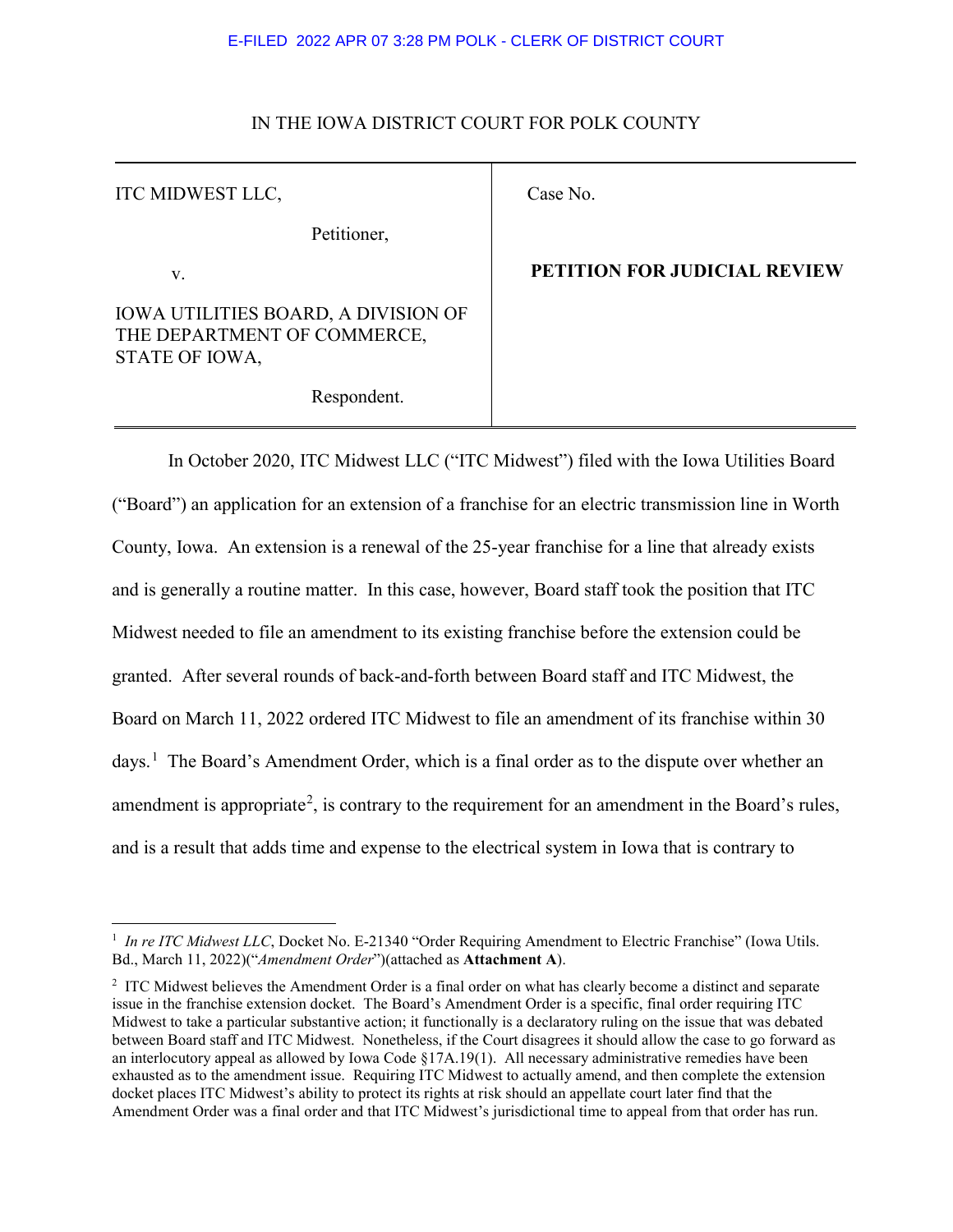sound public policy. This Court should find the Board acted outside of its authority and in violation of the Iowa Administrative Procedures Act and should reverse the Board's Amendment Order.

#### **PARTIES AND VENUE**

1. ITC Midwest is a Michigan limited liability company with its headquarters in Cedar Rapids, Iowa. ITC Midwest is an independent, stand-alone transmission company engaged exclusively in the development, ownership and operation of facilities for the transmission of electric energy in interstate commerce. ITC Midwest provides transmission service in Iowa, Minnesota, Illinois and Missouri where it owns and operates approximately 6,700 circuit miles of transmission lines with the overwhelming majority of those lines in Iowa.

2. The Board is an administrative agency of the State of Iowa, and part of the Iowa Department of Commerce. It is the agency charged with issuing and administering transmission franchises under Iowa Code chapter 478 and is an Agency for purposes of the Iowa Administrative Procedures Act. *See* Iowa Code § 17.2(1).

3. Venue is proper in Polk County pursuant to Iowa Code § 17A.19(2), which establishes venue in Polk County by statute. Moreover, the decisions and actions at issue occurred at the Board's office in Polk County.

## **FACTS**

4. This case involves the scope and limits on regulation of electric transmission lines. Most people are familiar with the electric *distribution* network – the wires that bring the electricity they use to their homes, offices, schools, etc., owned by their local electric company – but less so the transmission network. The electric transmission network, often called "the grid," is a system of larger, higher-voltage lines that is interconnected within a state as well as across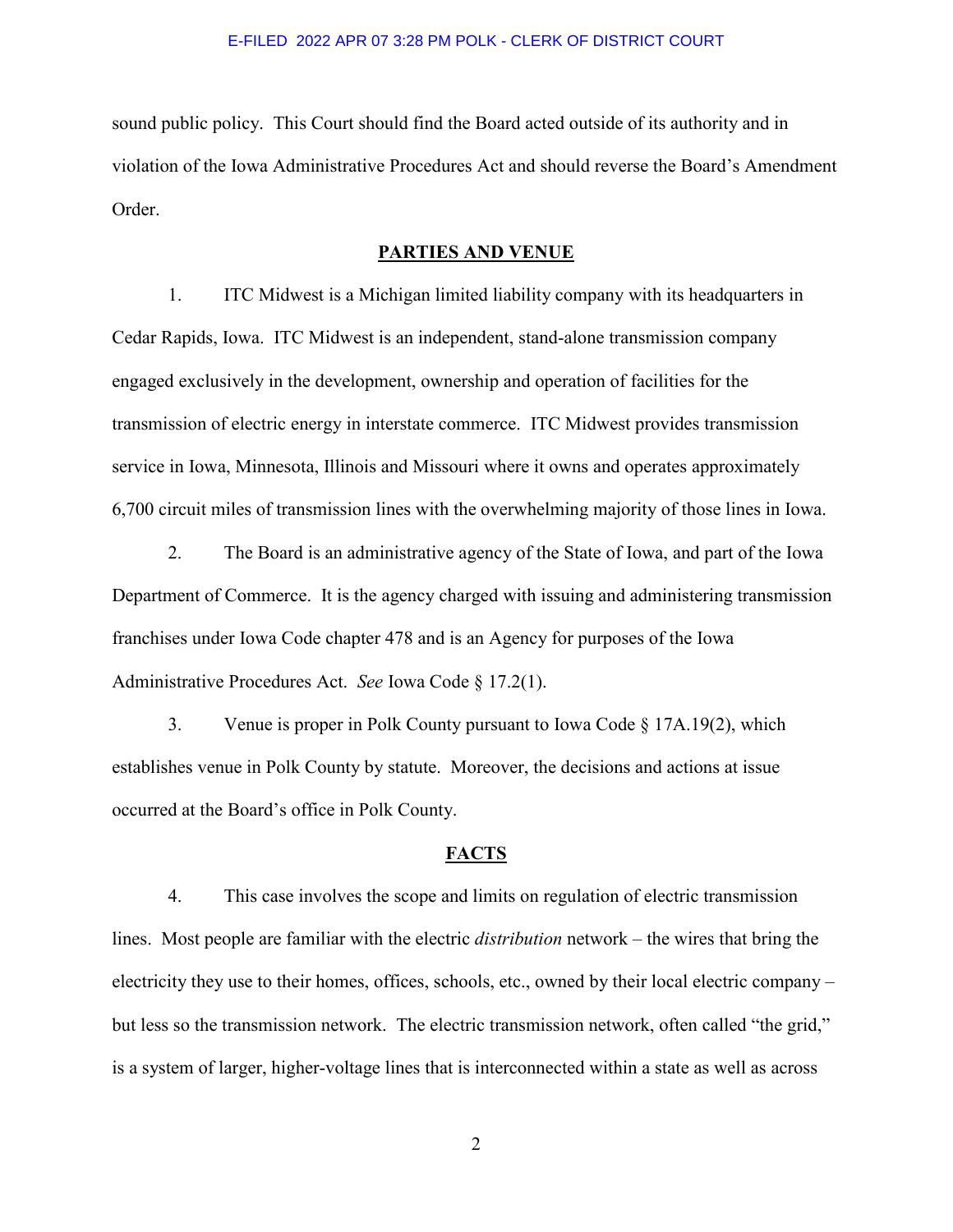state (and even national) lines. It serves an indispensable role in carrying electricity over longer distances, whether between electric generating facilities and distribution networks, from electric generating facilities to energy markets, or from one network to another.

5. Iowa Code chapter 478 requires a utility to obtain a franchise to "construct, erect, maintain, or operate a transmission line. . . along, over, or across any public highway or grounds outside of cities for the transmission, distribution, or sale of electric current. . ." Iowa Code §478.1(1). Iowa Code §478.1(2) also exempts from franchising a line "constructed entirely within the boundaries of property owned by a person primarily engaged in the transmission or distribution of electric power or entirely within the boundaries of property owned by the end user of the electric power." Further, the Board's own rules provide an exemption from the amendment requirements for "a voltage increase, additional circuit, or electric line relocation where such activity takes place entirely within the boundaries of property owned by an electric company or an end user." 199 IAC 11.6(4)

6. A franchise has a term of 25 years, which can be extended. *See* Iowa Code §478.9 (term); §478.13 (extension provisions).

7. On October 21, 2020, ITC Midwest filed a petition for extension of Franchise No. 17275 for an approximate 16.22 mile-long 161 kilovolt ("kV") transmission line located in Worth County, Iowa.

8. On December 1, 2020, Iowa Utilities Board ("Board") engineering staff issued its first staff review letter, within which it stated:

Since this transmission line was last franchised, ITC Midwest has constructed its Barton Switching Station. Rule 199 IAC 11.3(2)(c)(2) [now located at 199 IAC 11.6(1)"b"] requires that an amendment be filed for the construction of an addition[al] (sic) circuit. It is IUB staff's interpretation that the construction of the Barton Switching Station has bisected the previous single circuit into two separate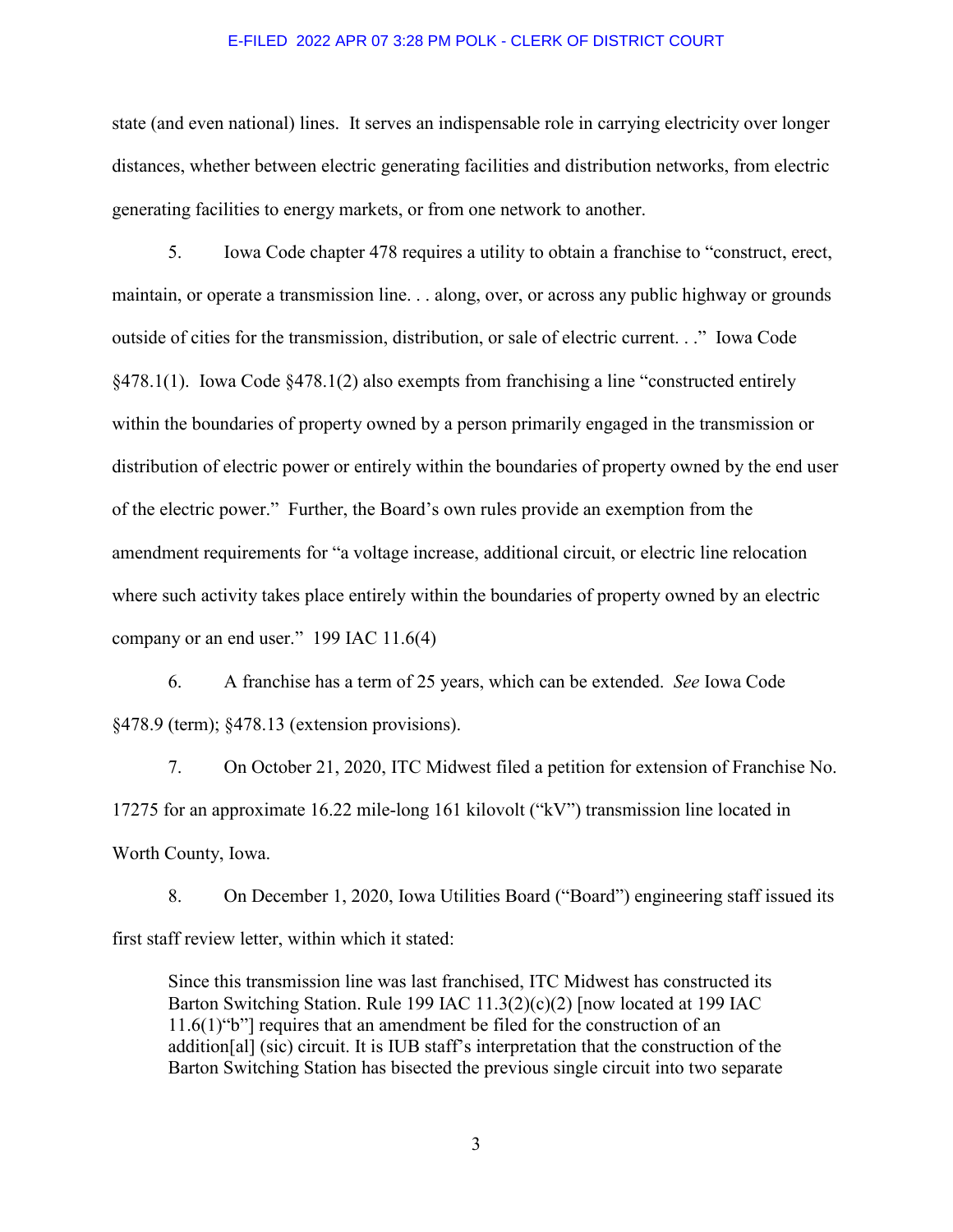circuits, thus requiring an amendment to the franchise. IUB staff requests that ITC Midwest file an amendment to the franchise to account for this change.

9. A switching station is a kind of substation, specifically one *without* transformers that would step up or down the voltage level of the line(s) connecting through a substation. A switching station rather is used to create a point of interconnection where one line of the same voltage meets another, and they can be used for reliability and resiliency of the grid to segment and allow isolation of line segments and re-routing to maintain service during planned (e.g., maintenance) or unplanned (e.g., storm) outages or other issues. Notably, nothing in Iowa Code chapter 478 (or the more general chapter 476) gives the Board jurisdiction over the location, construction or operation of substations or switching stations, nor has the Board traditionally asserted such jurisdiction.

10. After the 2020 derecho, the speed with which ITC Midwest was able to restore service to its customers was largely due to the use of switching, which allowed restoration well before poles could be physically repaired or new poles stood up. Switching can occur via substations or switching stations, as well as via pole top switches installed within a transmission line itself.

11. The Barton switching station is directly adjacent to the franchised line at issue in this case, and when it was constructed it was connected to the existing line by two very short transmission lines known as "taps." In this case, the substation taps are entirely on property owned by ITC Midwest, who is both the transmission owner and the end user of the lines.

12. While amendments to franchises are not discussed in Iowa Code chapter 478, the Board has issued rules regarding such amendments. The Board's rule at 199 Iowa Admin. Code 11.6 provides: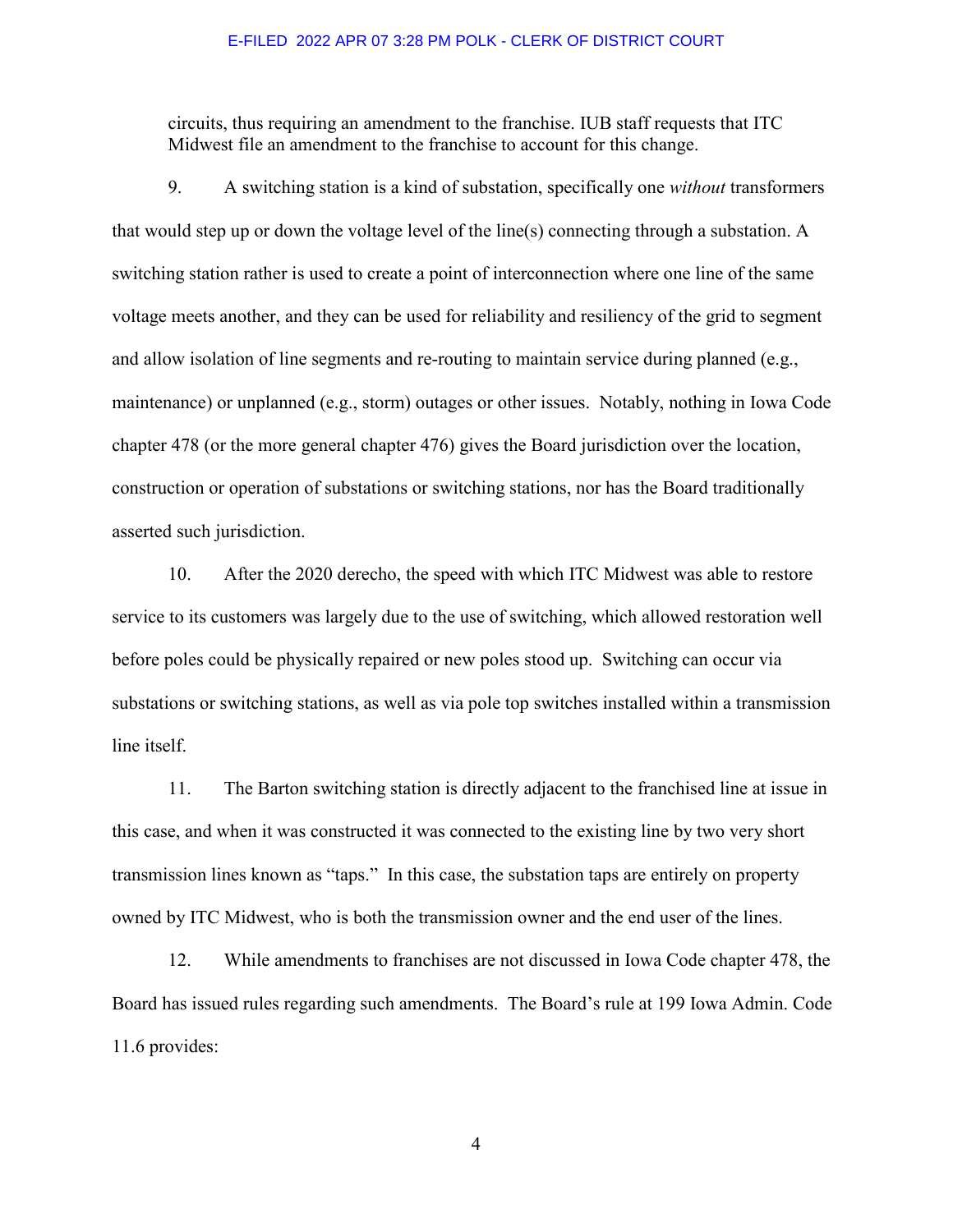A petition for amendment of a franchise shall be filed with the board for approval when the electric company is:

a. Increasing the operating voltage of any electric line, the level to which it is capable of operating, or to a voltage greater than that specified in the existing franchise.

b. Constructing an additional circuit which is capable of operating at a nominal voltage of 69 kV or more *on a previously franchised line*, where an additional circuit at such voltage is not authorized by the existing franchise.

Relocating a franchised line to a route different from that authorized by an existing franchise which requires that new or additional interests in property be obtained, or that new or additional authorization be obtained from highway or railroad authorities, for a total distance of one route mile or more, or for any relocations where the right of eminent domain is sought. An amendment is not required for relocations made pursuant to Iowa Code section 318.9(2).

(Emphasis added). Neither (a) nor (c) are implicated by the facts of this case. The Board's erroneous application of paragraph (b), and failure to correctly apply 199 IAC 11.6(4), however,

are central to the dispute.

13. On January 11, 2021, ITC Midwest responded to the December 2020 staff review letter. With respect to the passage quoted above requiring an amendment, ITC Midwest stated "The line going in and out of the substation is within substation property (end user) therefore no additional filing is required."

14. A second staff review letter was issued with no mention of the amendment requirement. However, in its third staff review letter dated April 21, 2021, Board staff reiterated its position that ITC Midwest must file an amendment and suggested that a waiver could be filed for some of the exhibits associated with an amendment filing.

15. ITC Midwest filed its response to the third staff review letter on July 20, 2021, wherein it spelled out many of its arguments. *See* **Attachment B**. ITC Midwest requested a meeting with Board staff in the event that Board staff still believed an amendment must be filed.

16. On January 10, 2022, a technical conference was held with Board staff, Counsel for Central Iowa Power Cooperative ("CIPCO") and Corn Belt Power Cooperative ("Corn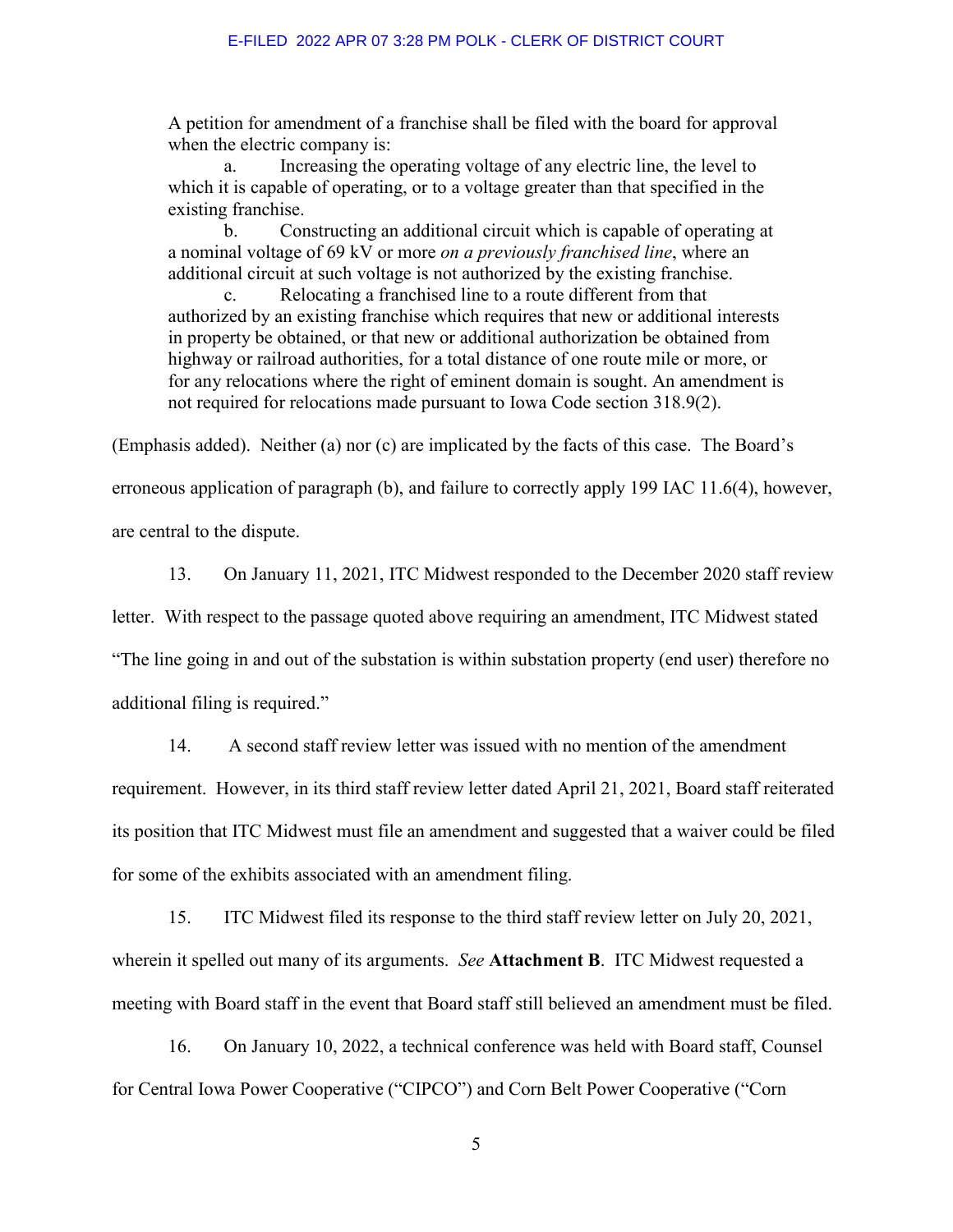Belt"), and Counsel for the Office of Consumer Advocate. CIPCO and Corn Belt also own and operate transmission and would be impacted by the outcome. Both ITC Midwest and Counsel for CIPCO and Corn Belt disagreed with Board staff's interpretation of 199 IAC 11.6(1)"b". Instead, ITC Midwest stated its position that 199 IAC 11.6(1)"b" is intended to cover an additional transmission line being added "on" to the poles of an existing franchised transmission line, and the plain language of this rule supports this interpretation. Further, it is common in the utility industry to refer to a set of poles with two transmission lines "on" the same poles as a "double-*circuit*" line, further supporting the interpretation that the rule only applies when another line is going to be added "on" to the poles of an existing transmission line. While there was no court reporter at the conference, Counsel for CIPCO and Corn Belt agreed with ITC Midwest's interpretation.

17. ITC Midwest filed post-conference comments supporting its arguments on January 24, 2022. *See* **Attachment C**. Nonetheless, the Board issued the Amendment Order, necessitating this appeal.

#### **CLAIM FOR JUDICIAL REVIEW**

18. ITC Midwest adopts and incorporates paragraphs 1-18.

19. The Board's application of 199 IAC 11.6(b) is contrary to the plain language of the rule and would not only add costs, but more importantly would involve a process taking at least four to six months – and likely often longer. That also means it would take considerably longer to interconnect new generation to the grid, like wind and solar projects, which often are very sensitive to timing. Furthermore, the substation taps fall squarely into the Board's own rule exempting from the amendment requirements the addition of an "additional circuit . . . where such activity takes place entirely within the boundaries of property owned by an electric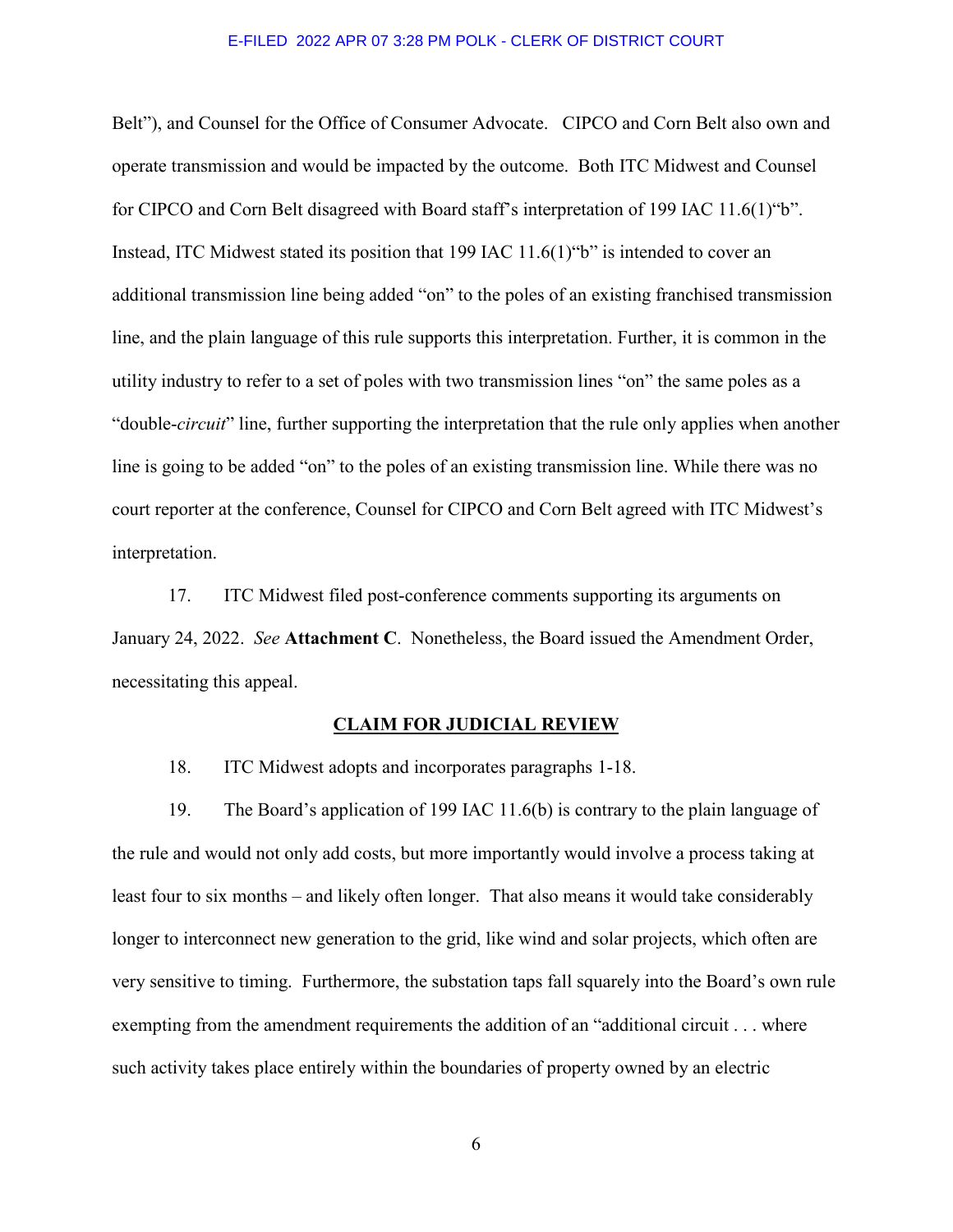company or an end user." Even if you accept the Board's interpretation of the phrase "additional circuit," ignoring the plain language of 199 IAC 11.6(1), the "activity" that created what the Board is claiming is an "additional circuit" took place entirely within the boundaries of the Barton switching substation, which is owned by ITC Midwest.

20. The Board's Amendment Order exceeds the authority provided by Iowa Code chapter 478 or any other provision of law in that it (a) seeks to require franchising by electrical circuits rather than service lines, despite the term "circuit" appearing nowhere in Iowa Code chapter 478; (b) is engaging in regulation of substations that is outside of its jurisdiction; and (c) is requiring a franchise based on lines built entirely within ITC Midwest and/or end user-owned property. This exercise of jurisdiction violates Iowa Code §17A.19(10)(b) and (c), or alternatively (l) and (m).

21. The Board's Amendment Order misinterprets and misapplies Board Rule 11.6(b), and fails to appropriately apply Board Rule 11.6(4), applying those rules differently than it has done in the past without amending the rules or adequately explaining the basis for the new interpretations, in violation of Iowa Code  $\S 17A.19(10)(c)$ , (g), (h) and (n).

22. Requiring an amendment of franchise to be filed needlessly adds costs, time and uncertainty to what should be encouraged; positive steps to add reliability, usefulness, and functionality to keep existing lines upgraded. Moreover, in the current case having to file an amendment as part of the extension process unduly complicates and delays what was intended by the legislature to be a "less extensive" extension process. *See* Iowa Code 478.13(1). In this regard, the Amendment Order violates Iowa Code  $\S17A.19(10)(i)$ , (k) and (n).